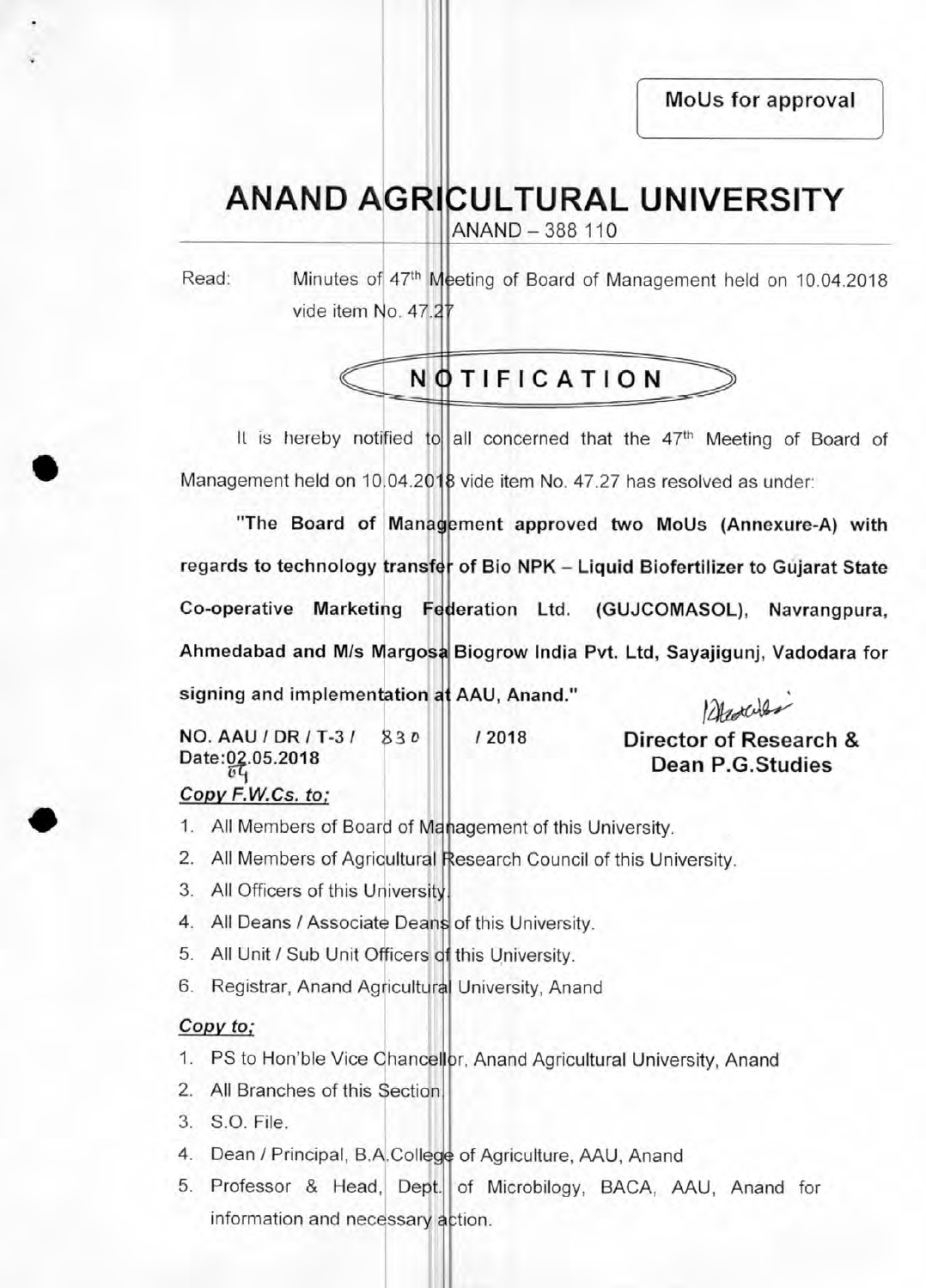## **Annexure - A**

| Sr.<br>No. | Name of organization                                                                                                          | <b>Main Area</b>                                              |
|------------|-------------------------------------------------------------------------------------------------------------------------------|---------------------------------------------------------------|
| 1.         | Gujarat State Co-operative<br><b>Marketing Federation</b><br>Ltd. (GUJCOMASOL),<br>Navrangpura, Ahmedabad<br>(Annexure-A (1)) | Technology transfer of Bio NPK-Liquid<br><b>Biofertilizer</b> |
| 2.         | M/s Margosa Biogrow India Pvt. Ltd.<br>Sayajigunj, Vadodara (Ahnexure-<br>A(2)                                                | Technology transfer of Bio NPK-Liquid<br>biofertilizer        |

 $\bullet$ 

i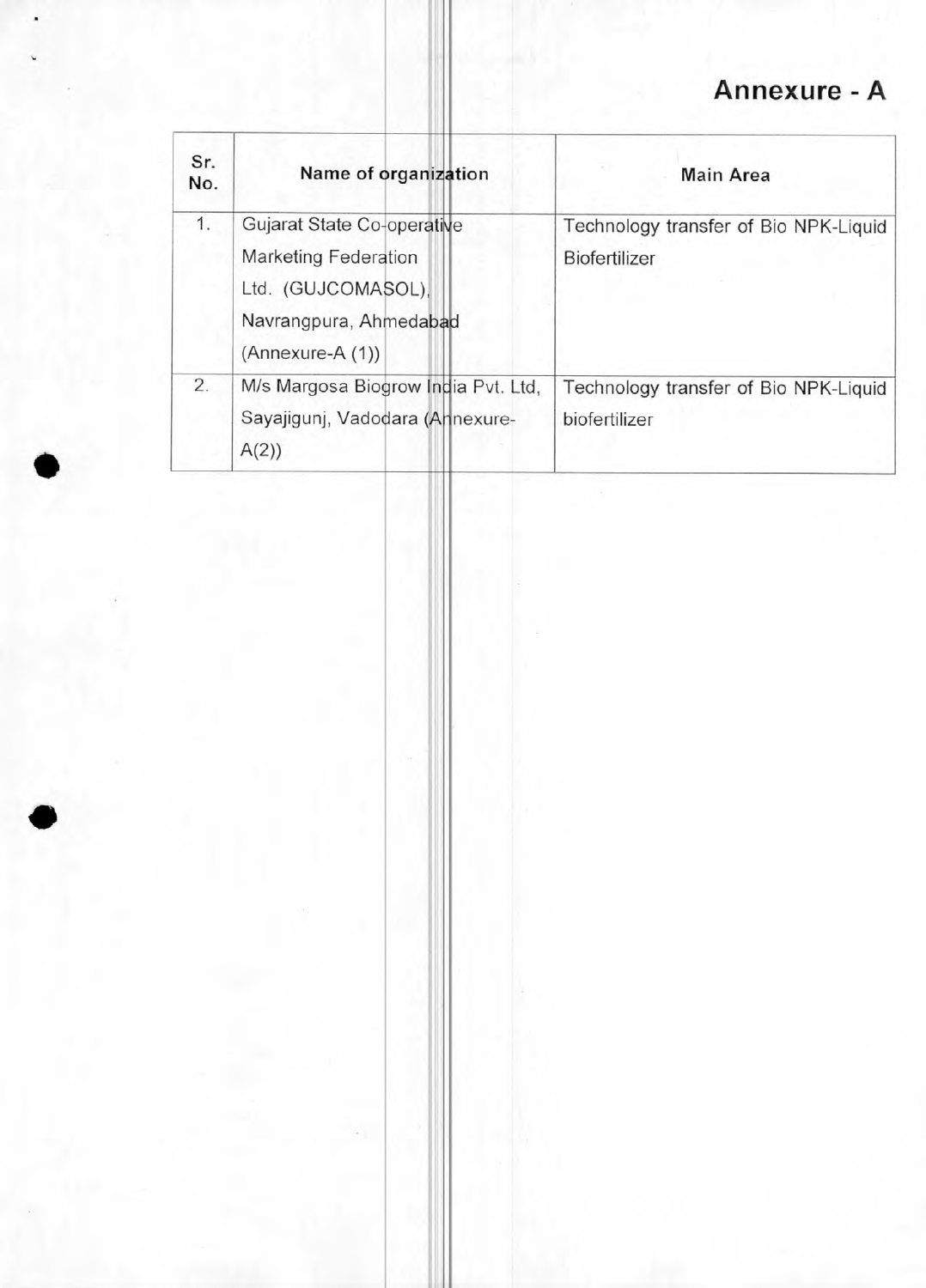Appendix - A(1)

## MEMORANDUM OF UNDERSTANDING

This MEMORANDUM OF UNDERSTANDING (MoU) is made on this ----------- day of ---------month, Two Thousand and EighteenBY AND BETWEEN Anand Agricultural University established and incorporated by Gujarat Act No.5 of 2004 (Gujarat Agricultural University Act 2004) having its registered office at Anand-388110 hereinafter referred to as "AAU, Anand"ONE PARTY.

AND

Gujarat State Co-operative Marketing Federation Ltd. (GUJCOMASOL) established and incorporated under the Companies Act, 1961, having its registered office at 49, Shrimali Society, Sahkar Bhavan, Opp.Navrangpura Police Station, Navrangpura, Ahmedabad - 380 009, Gujarat, INDIAas the OTHER PARTY.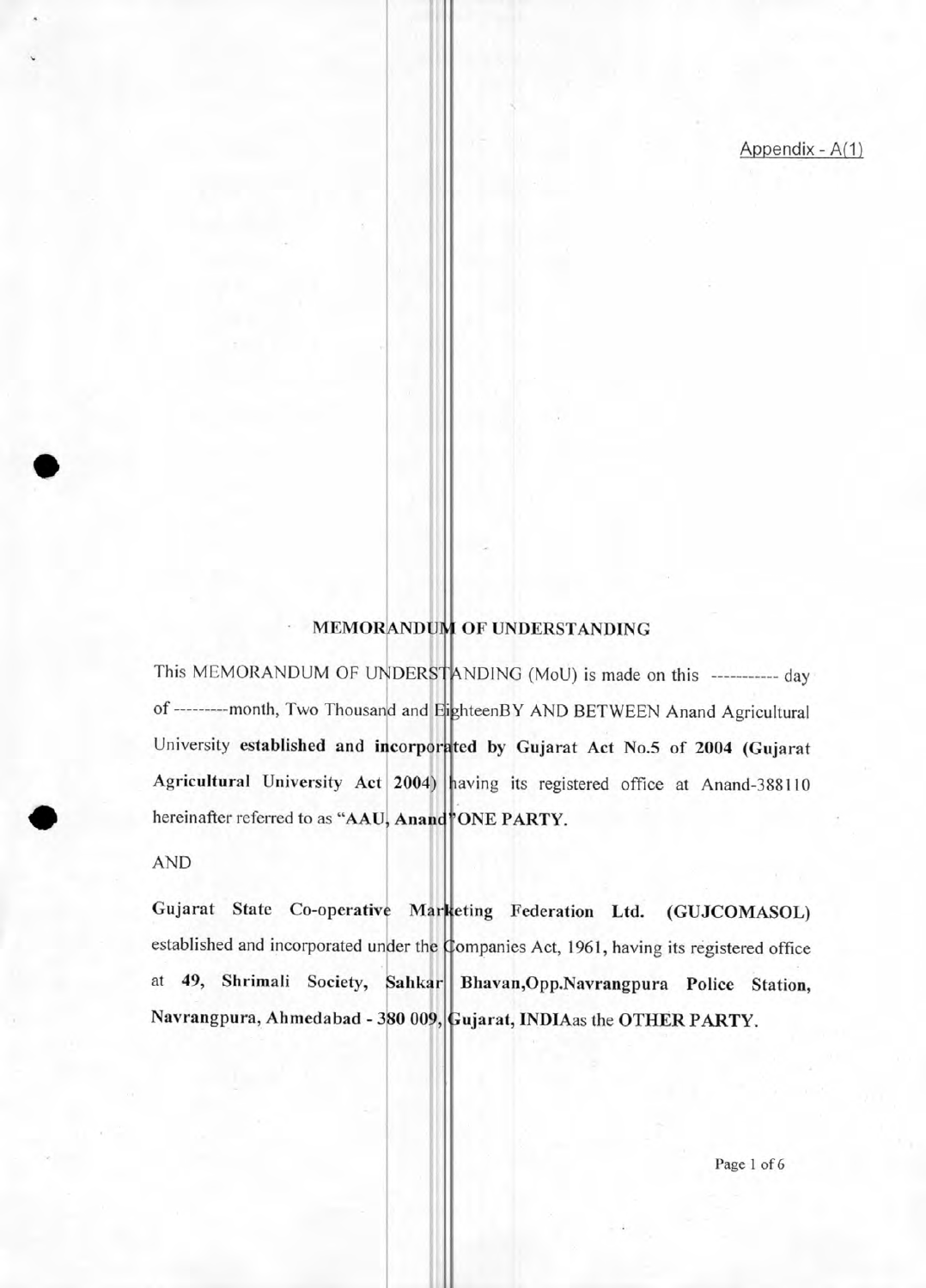WHEREAS GUJCOMASOL being desirous of commercializing and transferring to end user, Bio NPK-Liquid biofertilizer Technology developed by Department of Microbiology, B. A. College of Agriculture, AAU, Anand from the date of signing this MoUby the Anand Agricultural Universityon non exclusive basis.

This Memorandum of Understanding (MoU) defines the role and responsibilities of the participating agencies, monitoring and other matters related to commercializing Bio NPK-Liquid biofertilizer Technology (As published in IndianPatent Journal, No.50/2014, <sup>1</sup> 2/1 2/2014)to end user and transferring Technology to GUJCOMASOL, Ahmedabad from AAU. The training will be provided by the Dept of Microbiology, AAU to persons nominated by GUJCOMASOL.

## NOW THE PARTIES HERE TO AGREE AS FOLLOWS:

### 1.0 Role of GUJCOMASOL, Ahmedabad

- 1.1To act as an ethical business partner in commercializing and transferring to end user, Bio NPK-Liquid biofertilizer Technology from AAU to GUJCOMASOL, Ahmedabad.
- 1.2 The technology commercialization for subsequent transfer to end user would also involve scientific, technical and other professional advice to be provided to GUJCOMASOL, Ahmedabad, purely on the basis of available expert knowledge. GUJCOMASOL, Ahmedabad has to ensure that the skills which its employees learn from AAU as a part of technology transfer cannot be transferred to any third party.
- 1.3 The technology commercialization for subsequent transfer to end user will involve minimal use of AAU machines/instruments. The concerned scientist(s) will help in identifying the various vendors/suppliers for various machines and instruments to be purchased by GUJCOMASOL, Ahmedabad. However, there is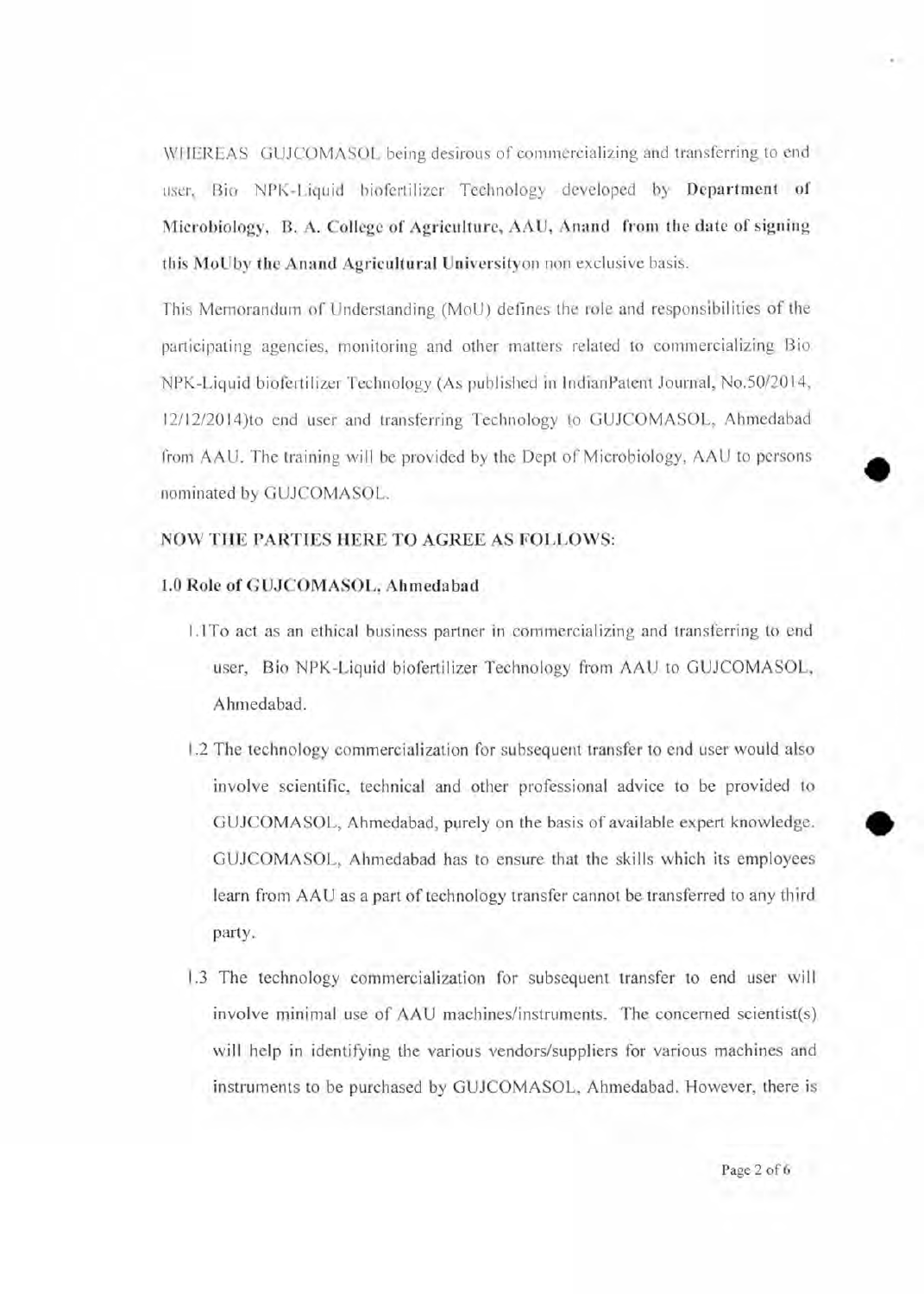no binding on GUICOMASOL, Ahmedabad to buy from the same vendor(s)/supplier(s) but it should confirm to the specifications as laid down by the concerned scientist $(s)$ .

- 1.4 To allow AAU to check the status of technology commercialization and transfer to end user from time to time.
- 1.5 To pay the entire technology commercialization fee Rs. 15 lakhs+ all applicable GOI/GOG taxes like GST etc. to the AAUon the day of signing MoU by DD/Cheque in favour of AAU BPD Revolving Fund Account payable at Anand. The Cheque/DD should be of nationalized bank only. The technology transfer fee once paid will not be refunded even if GUJCOMASOL, Ahmedabad decides to drop the technology commercialization assignment at any time before its completion.
- 1.6 The number of visits of concerned scientist from AAU to GUJCOMASOL, Ahmedabad would be once in two months only at GUJCOMASOL request. GUJCOMASOL will provide transport vehicle and local hospitality. GUJCOMASOL persons can visit AAU to get guidance from time to time. If GUJCOMASOL, Ahmedabad desires for additional visits of AAU Scientist, then the same should be conveyed to the University at least one week in advance. Such visits will be on mutual consent.

## **2.0 Role of AAU Anand**

2.1 To provide detailed production technology (with set up process) of Bio NPK-Liquid biofertilizer Technology for Azotobacter, Azospirillum, Phosphate/Potash Solubilizer (Bacillusspp) with effective, consortia Mother Cultures through its Department of Microbiology.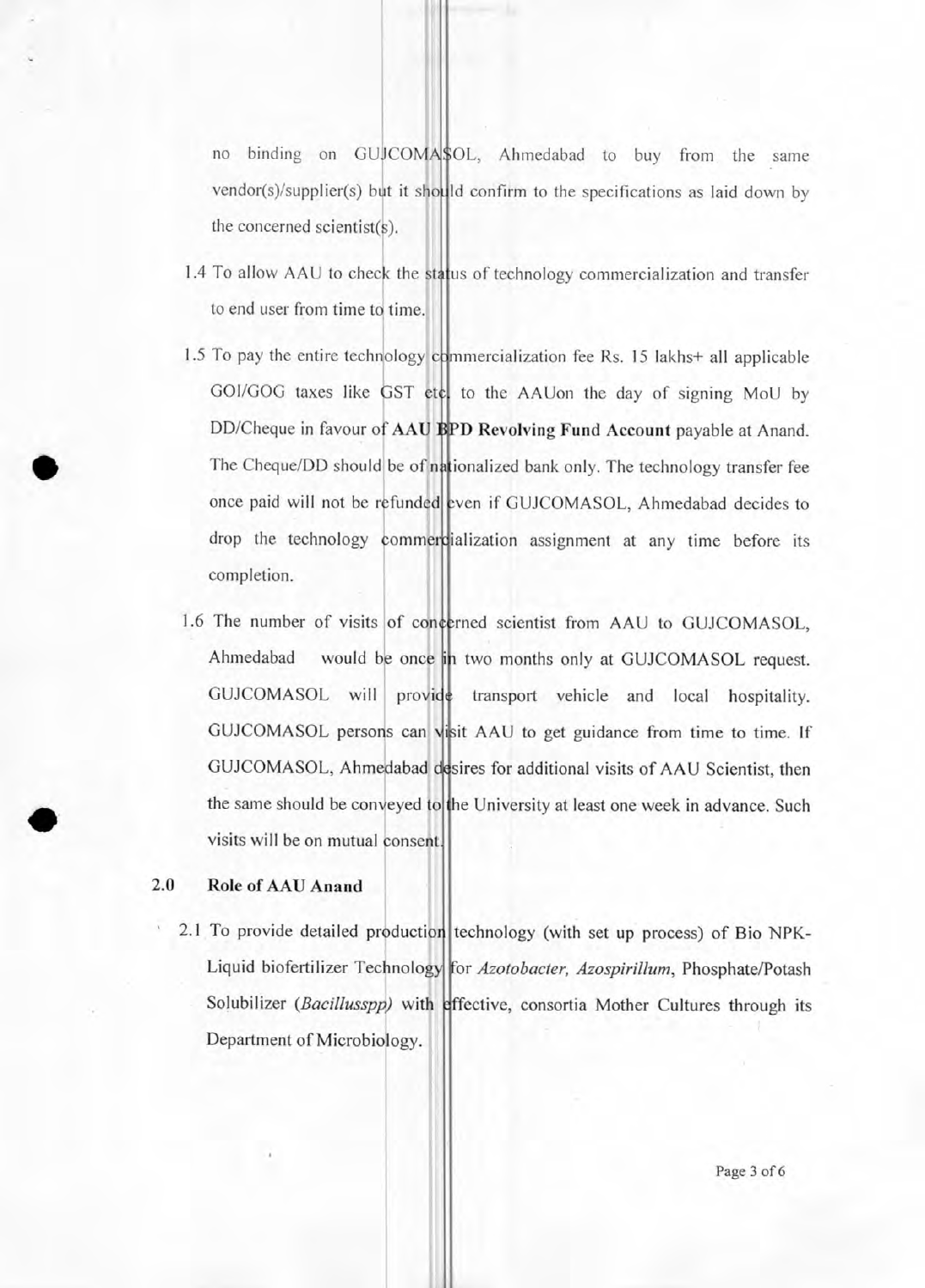- 2.1.1 To provide all consortia member Mother Cultures free of cost as and when required by GUJCOMASOL.
- 2.1.2 The efficiency characters of the cultures covered under FCO need to be specified in FCO- Fertilizer Controlled Order.
	- 2.1.2.1 The Production technology for producing Bio NPK-Liquid biofertilizer should be as per FCO specifications for the said cultures.
	- 2.1.2.2 To provide technical support for FCO specifications atpresent as To provide technical support for FCO specifications at<br>present as per the requirement.

## **3.0 Duration of MoU**

This MoU will remain in force for a period of one year from the date of signing by both the parties and can be extended for another one year by mutual consent of both the parties but not mandatory.

## **4.0 Secrecy**

It is hereby agreed that no data/information/cultures or skills which the staff of GUJCOMASOL, Ahmedabad learn from AAU shall be transferred to any third party.

## **5.0 Fees**

The fees for the present transfer of technology under this MoUwill be Rs. 15.00 lakhs+all applicable GOI/GOG taxes like GST etc.

## **6.0 Arbitration**

In the event of any question, dispute, difference arising what so ever between the parties to this agreement in execution of the agreement or otherwise, shall be referred to an arbitrator to be appointed by mutual consent of both the parties herein. If the parties do not agree on the appointment of arbitrator within a period of two months from the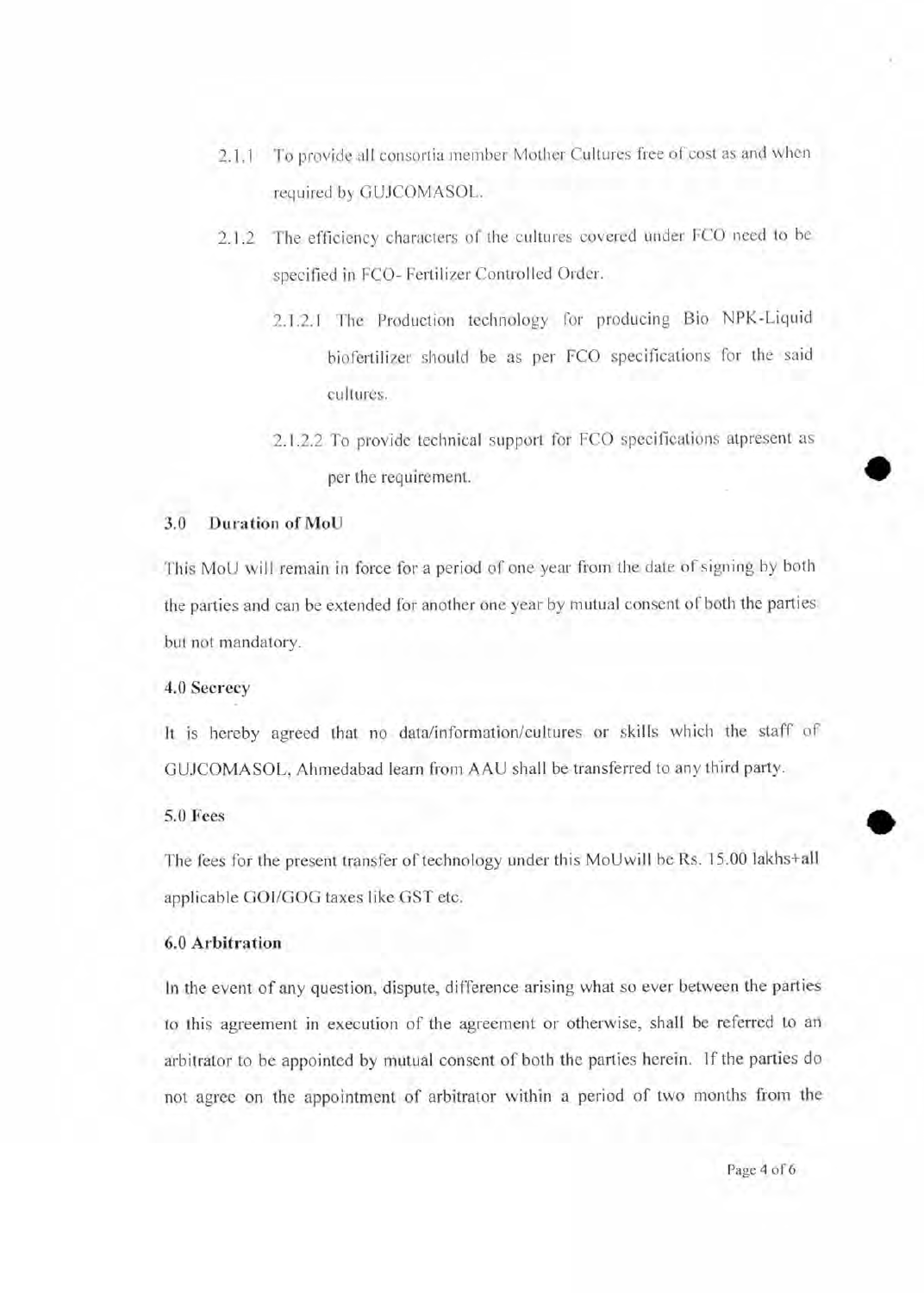notification by the one party to the other of existence of such dispute, then the arbitrator shall be appointed by AAU, Anand.

## 7.0 Transfer of Technology

- 7.1 The technology will be commercialized for transfer to end user on non exclusive basis. Further, transferring the technology to any third party other than MoU party by GUJCOMASOL is not allowed. Any act of such subsequent transfer of Bio NPK-Liquid Bio fertilizer technology by GUJCOMASOL, Ahmedabad, will account to breach of trust.
- 7.2 Methodology to be shared with operation and maintenance (O&M) operator and training their technocrats, O&M operator and GUJCOMASOL will have to assure for confidentialityof methods of production and cultures by undertaking on legal stamp for safety of both the organizations.

### 8.0 AAU Brand Name

GUJCOMASOL, Ahmedabad has to mention a line of credit "A technology by AAU, Anand" for everon the packing of the product manufactured with the technology commercialized under this agreement and to be sold in the market.

### 9.0 Training

Three technicians / technocrats who will be involved in the production process at GUJCOMASOL, Ahmedabad will be trained at AAU Biofertilizer Laboratory at Department of Microbiology, BACA, Anand for maximum of 20 days including Sundays and holidays during University official working hours. Food and accommodation would be provided on nominal charges.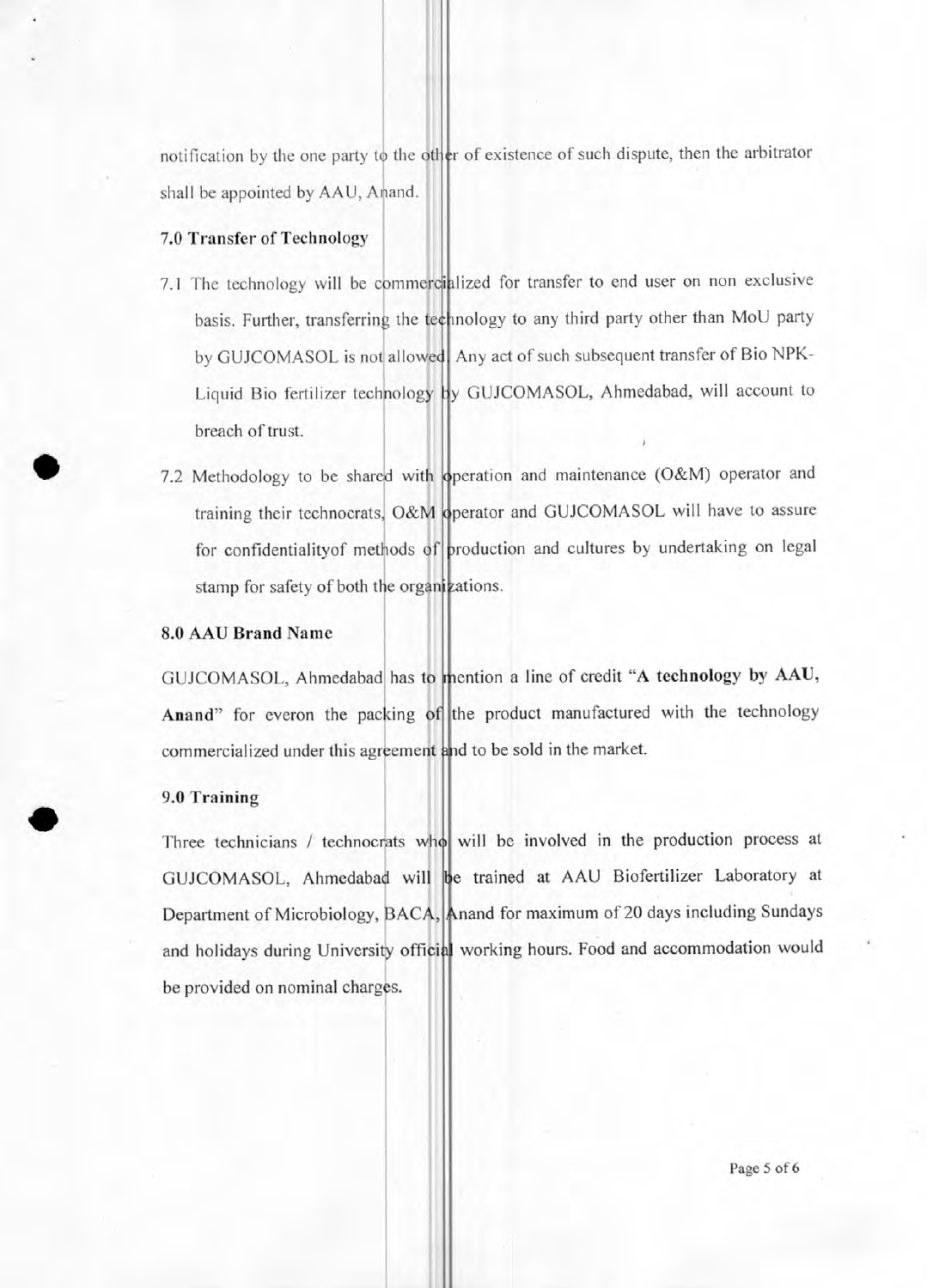## 10.0 Certifications

Acquiring environment and safety as well as other certifications, as per FCO like production, storage and selling licenses for Bio-NPK fertilizers will be the responsibility of the GUJCOMASOL, Ahmedabad.

## **11.0 Quality**

The other party has to maintain the quality of the product manufactured as per the FCO norms 1985 amended in 2010 and 2014. If the product does not adhere to the specified quality, it cannot be marketed.

## 12.0 Governing Law

This agreement shall be governed by the law of India for the time being in force and no amendment can be made in this MoU without the mutual agreement of both the parties. IN WITNESS the parties here to have signed, sealed and delivered this agreement on this---day of Month ---------- and Year Two Thousand and Eighteen.

**Signature:** 

**Managing Director**  GUJCOMASOL, Ahmedabad

**Director of Research & Dean PG Studies**  Anand Agricultural University Anand **Witnesses Witnesses** 

1.

 $2.$ 

Ť.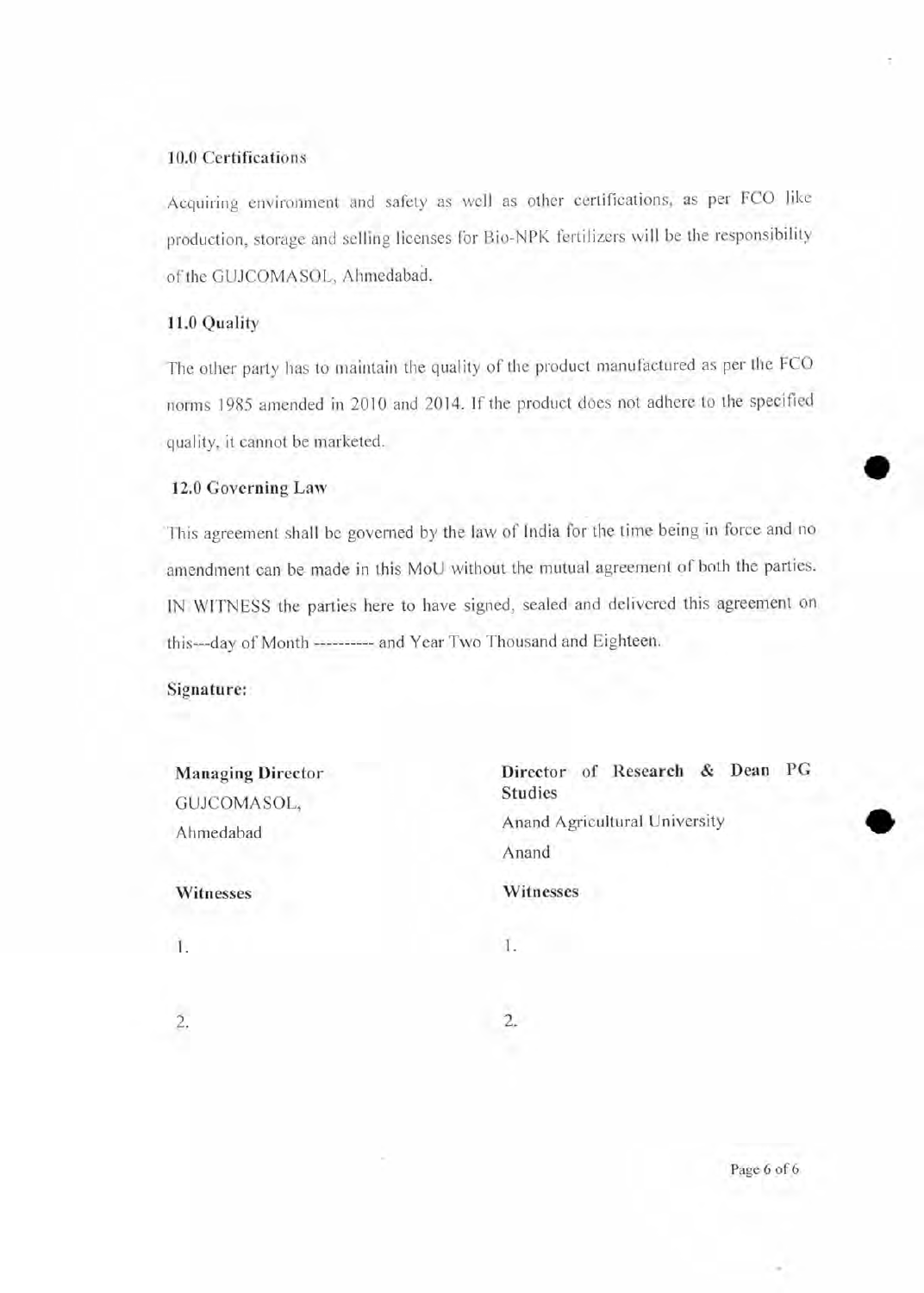## MEMORANDUM OF UNDERSTANDING

This MEMORANDUM OF UNDERSTANDING (MoU) is made on this ----------- day of --------month, Two Thousand and Eighteen BY AND BETWEEN Anand Agricultural University established and incorporated by Gujarat Act No.5 of 2004 (Gujarat Agricultural University Act 2004) having its registered office at Anand-388110 hereinafter referred to as "AAU, Anand" the ONE PARTY.

## AND

M/s Margosa Biogrow India Pvt. Ltd, established and incorporated under the Companies Act, 1956, having its registered office address 113, SILVERLINE, BESIDES WORLD TRADE CENTRE, SAYAJIGUNJ, VADODARA, GUJARAT,390005 as the **OTHER PARTY.** 

WHEREAS M/s Margosa Biogrow India Pvt. Ltd being desirous of commercializing and transferring to end user, Bio NPK-Liquid biofertilizer Technology developed by Department of Microbiology, B. A. College of Agriculture, AAU, Anand from the date of signing this MoUby the Anand **Agricultural Universityon** non exclusive basis.

This Memorandum of Understanding (MoU) defines the role and responsibilities of the participating agencies, monitoring and other matters related to commercializing Bio NPKLiquid biofertilizer Technology (As per published in Indian PatentJournal,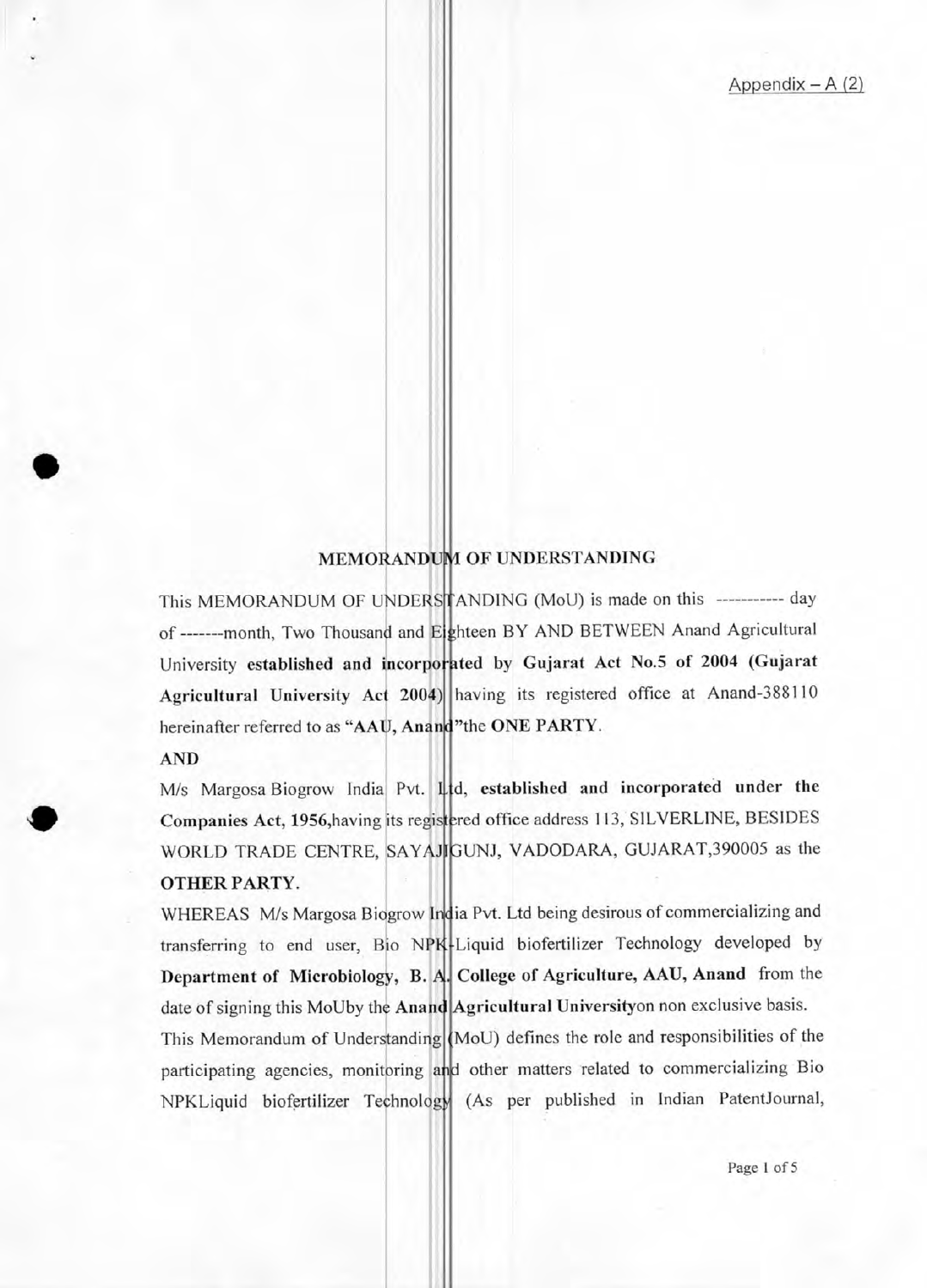No.50/2014, 12/12/2014)to end user and transferring technology to M/s Margosa Biogrow India Pvt. Ltd. Vadodarafrom AAU. The training will be provided by theDept of Microbiology,AAU to persons nominated by M/s Margosa Biogrow India Pvt. Ltd. Vadodara.

## NOW THE PARTIES HERE TO AGREE AS FOLLOWS:

## 1.0Role of M/s Margosa Biogrow India Pvt. Ltd. Vadodara

- 1.1To act as an ethical business partner in commercializing and transferring to end user,BioNPK-Liquid biofertilizer Technology from AAU to M/s Margosa Biogrow India Pvt. Ltd. Vadodara.
- 1.2 The technology commercialization for subsequent transfer to end user would also involve scientific, technical and other professional advice to be provided to M/s Margosa Biogrow India Pvt. Ltd. Vadodara, purely on the basis of available expert knowledge. M/s Margosa Biogrow India Pvt. Ltd. Vadodarahas to ensure that the skills which its employees learn from AAU as a part of technology transfer cannot be transferred to any third party.
- 1.3 The technology commercialization for subsequent transfer to end user will involve minimal use of AAU machines/instruments. The concerned scientist(s) will help in identifying the various vendors/suppliers for various machines and instruments to be purchased by M/s Margosa Biogrow India Pvt. Ltd. Vadodara. However, there is no binding on M/s Margosa Biogrow India Pvt. Ltd. Vadodarato buy from the same vendor(s)/supplier(s) but it should confirm to the specifications as laid down by the concerned scientist(s).
- 1.4 To allow AAU to check the status of technology commercialization and transfer to end user from time to time.
- 1.5 To pay the entire technology commercialization fee Rs. 15 lakhs+ all applicable GOI/GOG taxes etc. to the AAUon the day of signing MoU by DD/Cheque in favour ofAAU Revolving Fund Account payable at Anand. The Cheque/DD should be of nationalized bank only. The technology transfer fee once paid will not be refunded even if M/s Margosa Biogrow India Pvt. Ltd. Vadodaradecides to drop the technology commercialization assignment at any time before its completion.
- 1.6 The number of visits of concerned scientist from AAU to M/s Margosa Biogrow India Pvt. Ltd. Vadodara would be once in two months only at M/s Margosa Biogrow India Pvt. Ltd. request. M/s Margosa Biogrow India Pvt. Ltd. will provide transport vehicle and local hospitality. M/s Margosa Biogrow India Pvt. Ltd. persons can visit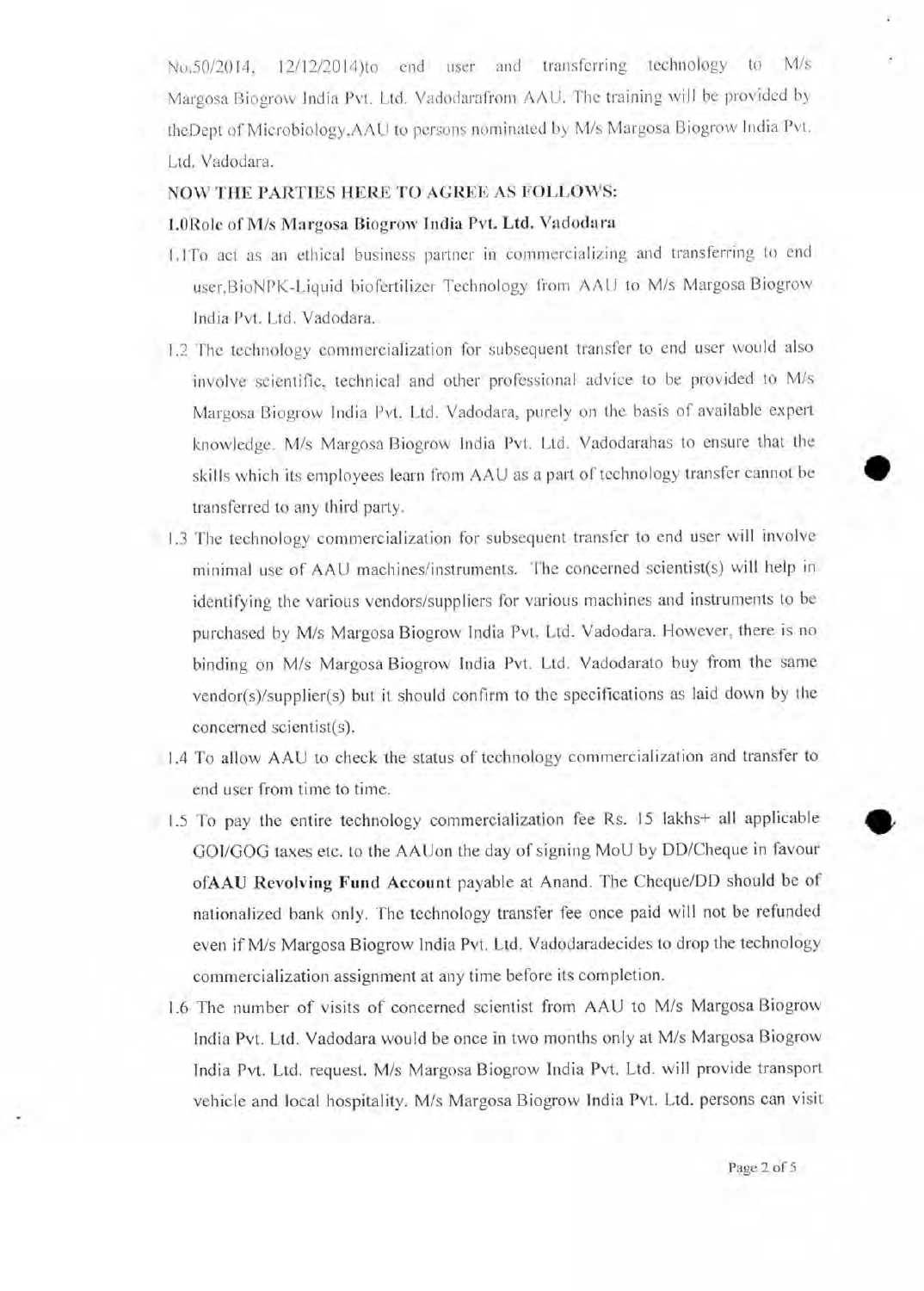AAU to get guidance from time to time. If M/s Margosa Biogrow India Pvt. Ltd. Vadodara desires for additional visits of AAU Scientist, then the same should be conveyed to the University at least one week in advance. Such visits will be on mutual consent.

## 2.0 Role of AAU Anand

- 2.1 To provide detailed production technology (with set up process) of Bio NPK-Liquid biofertilizer Technology for *Azotobacter, Azospirillum*, Phosphate/Potash Solubilizer (Bacillusspp) with effective consortia Mother Cultures through its Department of Microbiology.
- 2.1.1 To provide all consortia member Mother Cultures free of cost as and when required by M/s Margosa Biogrow India Pvt. Ltd. Vadodara.
- 2.1.2 The efficiency characters of the cultures covered under FCO need to be specified in FCO- Fertilizer ControlOrder.
	- 2.1.2.1 The Production technology for producing Bio NPK-Liquid biofertilizer should be as per FCO specifications for the said cultures.
	- 2.1.2.2 To provide technical support for FCO specifications atpresent as per the requirement.

## 3.0 Duration of MoU

This MoU will remain in force for a period of one year from the date of signing by both the parties and can be extended for another one year by mutual consent of both the parties but not mandatory.

## 4.0 Secrecy

It is hereby agreed that no data/information/cultures or skills which the staff of M/s Margosa Biogrow India Pvt. Ltd. Vadodaralearn from AAU shall be transferred to any third party.

## 5.0 Fees

The fees for the present transfer of technology under this MoUwill be Rs. 15.00 lakhs+all applicable GOl/GOG taxes etc

## 6.0 Arbitration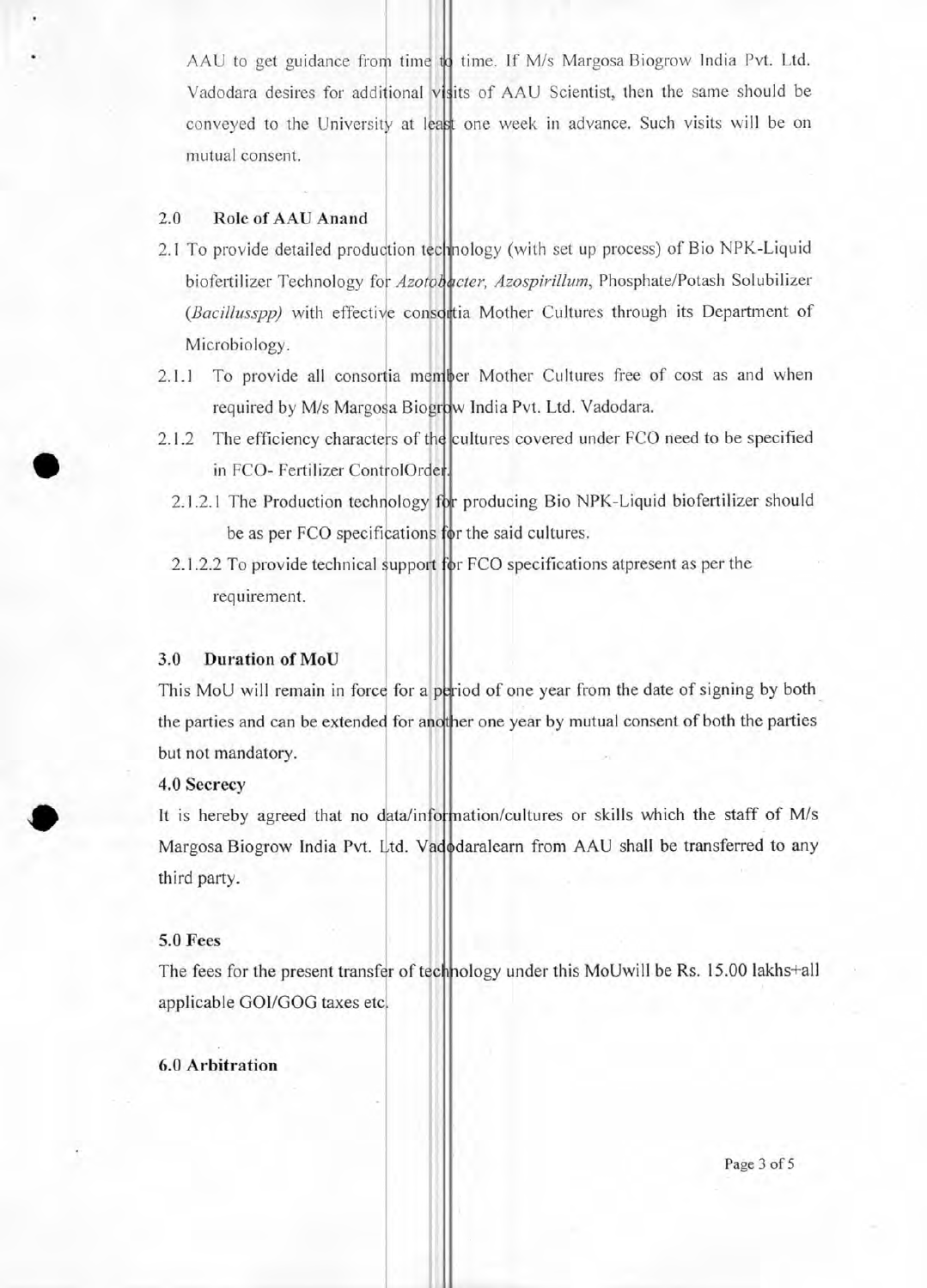In the event of any question, dispute, difference arising what so ever between the parties to this agreement in execution of the agreement or otherwise, shall be referred to an arbitrator to be appointed by mutual consent of both the parties herein. If the parties do not agree on the appointment of arbitrator within a period of two months from the notification by the one party to the other of existence of such dispute, then the arbitrator shall be appointed by AAU, Anand.

## 7.0 Transfer of Technology

- 7.1 The technology will be commercialized for transfer to end user on non exclusive basis. Further, transferring the technology to any third party other than MoU party by M/s Margosa Biogrow India Pvt. Ltd. Vadodara is not allowed. Any act of such subsequent transfer of Bio NPK-Liquid Bio fertilizer technology by M/s Margosa Biogrow India Pvt. Ltd. Vadodara, will account to breach of trust.
- 7.2 Methodology to be shared with operation and maintenance (O&M) operator and training their technocrats, O&M operator and M/s Margosa Biogrow India Pvt. Ltd. Vadodarawill have to assure for confidentialityof methods of production and cultures by undertaking on legal stamp for safety of both the organizations.

## 8.0 AAU Brand Name

M/s Margosa Biogrow India Pvt. Ltd. Vadodarahas to mention a line of credit "A technology by AAU, Anand" foreveron the packing of the product manufactured with the technology commercialized under this agreement and to be sold in the market.

## 9.0 Training

Three technicians / technocrats who will be involved in the production process at M/s Margosa Biogrow India Pvt. Ltd. Vadodarawill be trained at AAU Biofertilizer Laboratory at Department of Microbiology, BACA, Anand for maximum of 20 days including Sundays and holidays during University official working hours. Food and accommodation would be provided on nominal charges.

## 10.0 Certifications

Acquiring environment and safety as well as other certifications, as per FCO like production, storage and selling licenses for Bio-NPK fertilizers will be the responsibility of the M/s Margosa Biogrow India Pvt. Ltd. Vadodara.